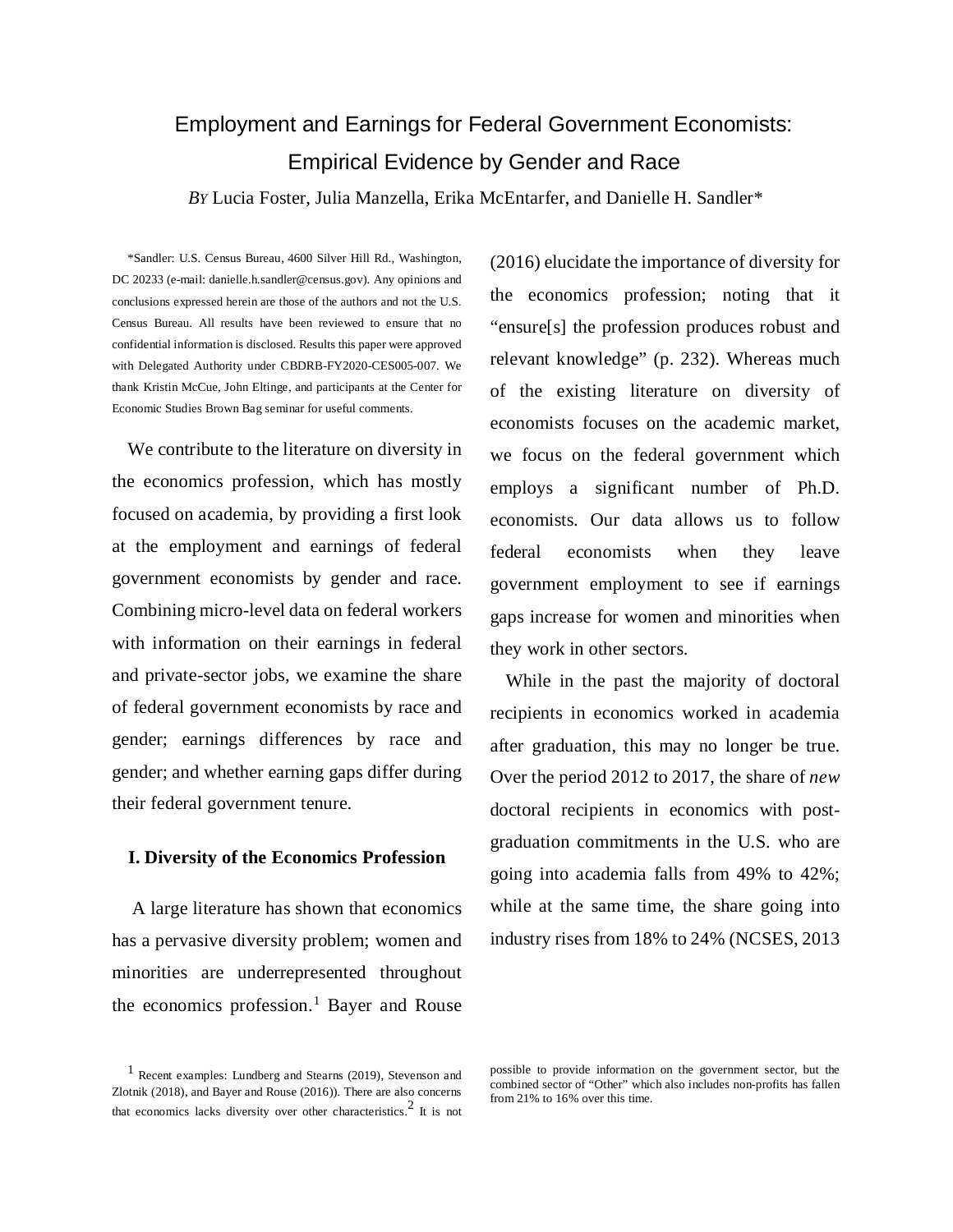and [2](#page-0-0)018).<sup>2</sup> Others move out of academia and into these other sectors later in their careers. The current focus on academic economists in the literature thus misses a large and growing share of the economics profession.

This paper provides a more formal accounting of economists in the federal government, their gender and racial distribution, and pay. We start with some basic statistics on the diversity of Ph.D. economists in the federal government and other labor markets. We then explore some of the career dynamics of those economists, including employment flows into and out of the federal government.

We show that the diversity of U.S. government economists has grown over time, but still remains low relative to other disciplines, and is broadly comparable to the profession at large, with 32% female and only 7.3% from under-represented minorities (URM), Black, Hispanic, Native American. There are small but statistically significant differences in earnings between white male government economists and other race and gender subgroups, especially underrepresented minority men. Earnings gaps for government economists pre- and post-federal employment are far larger. While the results for non-white economists who leave the federal government are fairly noisy due to small samples, white female economists (a larger group) go from having no earnings gap relative to white men in federal government (controlling for experience) to a 36% earnings gap in their future employment. We also observe a large earnings gap in pre-federal employment for URM men and women that is greatly reduced when they enter the federal government.

## *A. Comparing Academia and Federal Government Economists*

Women and minorities are underrepresented within academic economics departments, especially full-time tenured faculty at research institutions. In 2017, women made up only 14% of Full Professors at Economic Departments granting doctorates. The female shares are higher at lower levels (Assistant Professor 29%, Associate Professor 23%) and at non-doctoral programs (Assistant Professor 43%, Associate Professor 40%, and Full Professor 24%) (CSWEP, 2018).

In 2017, minority representation for Full Professors at Economic Departments granting

 $2$  It is not possible to provide information on the government sector, but the combined sector of "Other" which also includes non-profits has fallen from 21% to 16% over this time.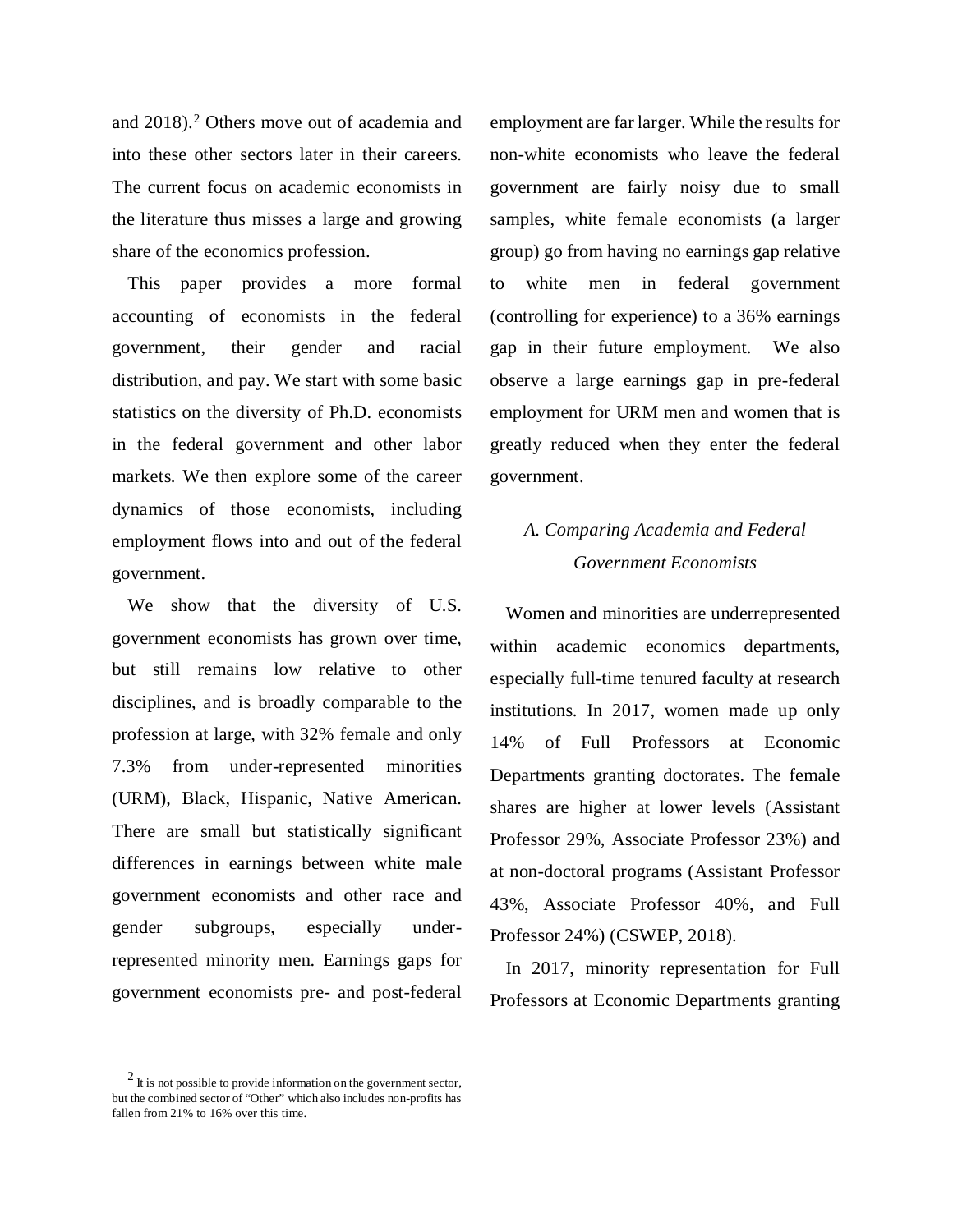doctorates was 6.5%. The minority shares are also higher at lower levels: Assistant Professor 10% and Associate Professor 9% (CSMGEP, 2018).

There have been many papers examining the causes of these disparities by gender and/or race in academia (for example, see Lundberg and Stearns (2019) and Bayer and Rouse (2016)). We do not address the causes for these differences in this descriptive paper, but only note that differences in the labor markets by sector may lead us to expect some differences in demographics over the sectors. For example, the importance of publications in academia relative to the federal government could lead to differences in hiring and promotion by gender given differences in publication rates (see Hengel (2017)). In terms of workplace culture, results from the recent AEA Climate survey suggest that academia is less welcoming of women and minorities (AEA, 2019).

Amongst economists in the federal government, the female and minority shares are higher, but still low relative to the general population. Wessel, Sheiner, and Ng (2019) find that in their collection of publicly available data on U.S. government economists, 30% are

female and 24% are minority (Black, Hispanic, Asian, and other minority).

#### **II. Data**

Our empirical exercises use data from the Office of Personnel Management (OPM) matched to the Longitudinal Employer-Household Dynamics (LEHD) administrative earnings data.

The OPM data cover years from 2000-2015 and provide information on gender, age, race, educational level, field of degree, year of degree receipt, earnings, and agency identifiers. We identify economists in two ways, one by using the people working in the occupation series "Economist", (0110), and the other by identifying anyone with "Economics" listed as their field of degree. We restrict the sample to those with a Ph.D. in either case. This data does not include U.S. government economists not in OPM; notable exclusions are the White House, the Federal Reserve Board, and Legislative Branch agencies such as the Congressional Budget Office. [3](#page-2-0)

We link this data to the LEHD administrative earnings data by Person Identity Key (PIK), a Census-specific person identifier, to capture pre- and post-OPM employment. The LEHD

<span id="page-2-0"></span> $3$  In the OPM data, economists are concentrated in Treasury, Agriculture, Commerce, Health and Human Services, and the independent agencies. A list of excluded agencies in OPM can be found

in table 6.7 of the LEHD Infrastructure S2014 documentation (Vilhuber (2018)). Federal Reserve Banks are covered by UI and are in the LEHD data; we treat them as non-government employment.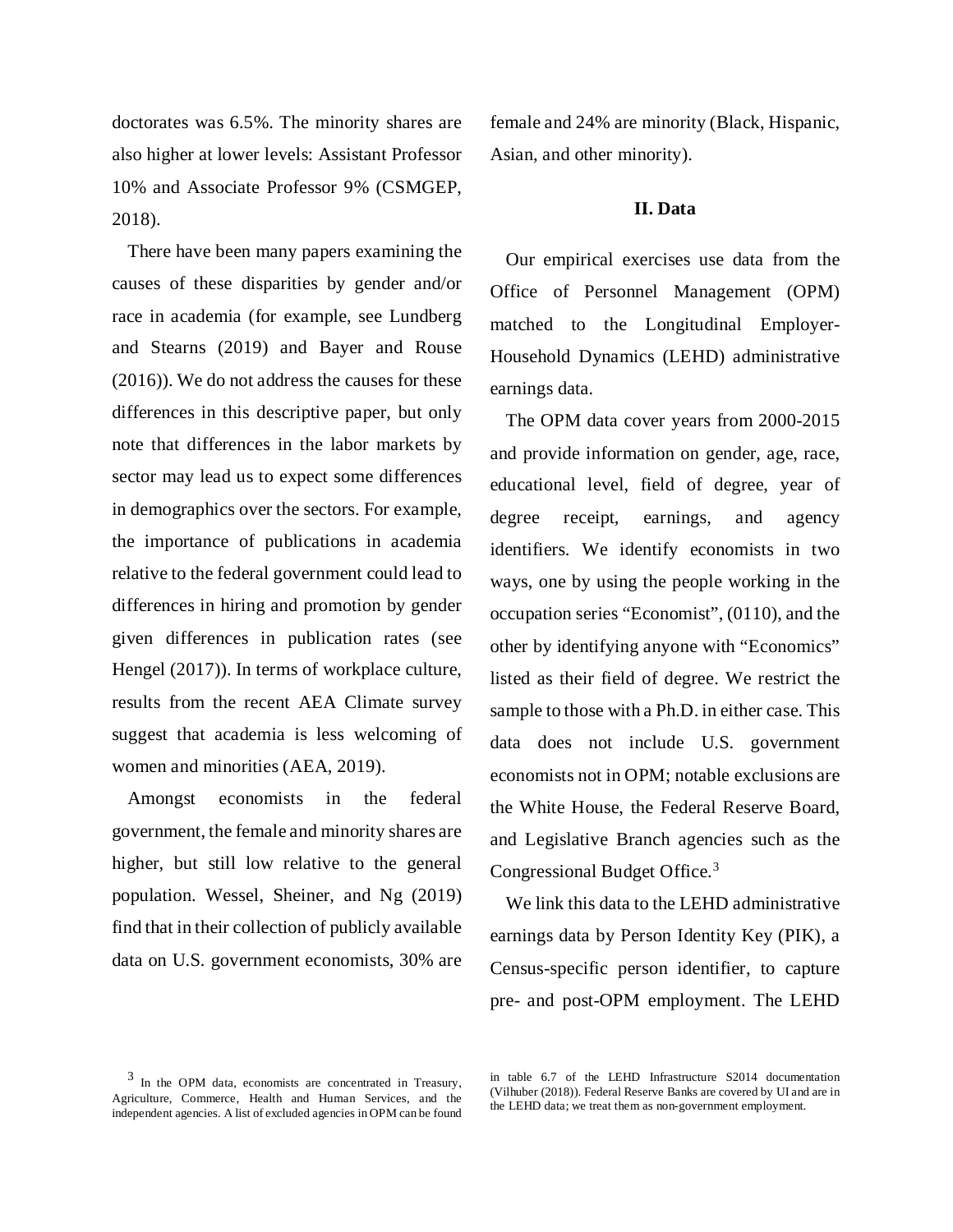data is an administrative dataset on employment and earnings that comes from state UI records and other administrative data sources. LEHD data cover 96% of employment in the US, including the federal workforce. From the LEHD data we use information on average annual earnings, and the industry (6 digit NAICS) of the primary (highest paying) employer for each calendar year.

#### **III. Results**

As in the overall profession, the diversity of OPM economists is growing, but is growing slowly. In 1998, 19% of OPM economists were women; that number has risen to 32% as of 2018. The racial distribution was 85% white, 10% Asian, and 4% underrepresented minority (URM) in 2006. In 2018, 75% of OPM economists were white, 16% Asian, and 7% URM. Relative to the economics profession as a whole, federal economists are slightly more diverse, and about on par with the diversity of new Ph.D. economists. [4](#page-3-0)

### *A. Earnings Differences*

Table 1 shows the log real (in 2015 dollars, CPI adjusted) earnings differences of OPM economists by race and gender subcategories,

with white male economists as the excluded category. With no controls in the first column, only the earnings of URM males are statistically and economically different from those of white males. Race and gender categories explain a very small amount of the variation in earnings, with an  $\mathbb{R}^2$  of 0.005. Column 2 adds year fixed effects, which does not change the URM male coefficient, but increases the magnitudes of the other coefficients. Since diversity is higher in more recent years and economist pay has increased over time, even in inflation adjusted terms, the timing of employment of minority and nonminority women economists masks some of the pay inequality between the groups. Some of the earnings inequality is explained by sorting into different agencies, as can be seen in column 3. Column 4 includes a polynomial of experience, measured in years since Ph.D. receipt in addition to year fixed effects. Controlling for experience reduces the estimated differences in earnings between white men and some of the race by gender subgroups, but the gap in URM male earnings remains at around 10 percent.

<span id="page-3-0"></span><sup>&</sup>lt;sup>4</sup> In 2017, 7.3% of new Ph.Ds were underrepresented minorities (CSMGEP 2018) and 34.2% were female (Survey of Earned Doctorates 2018).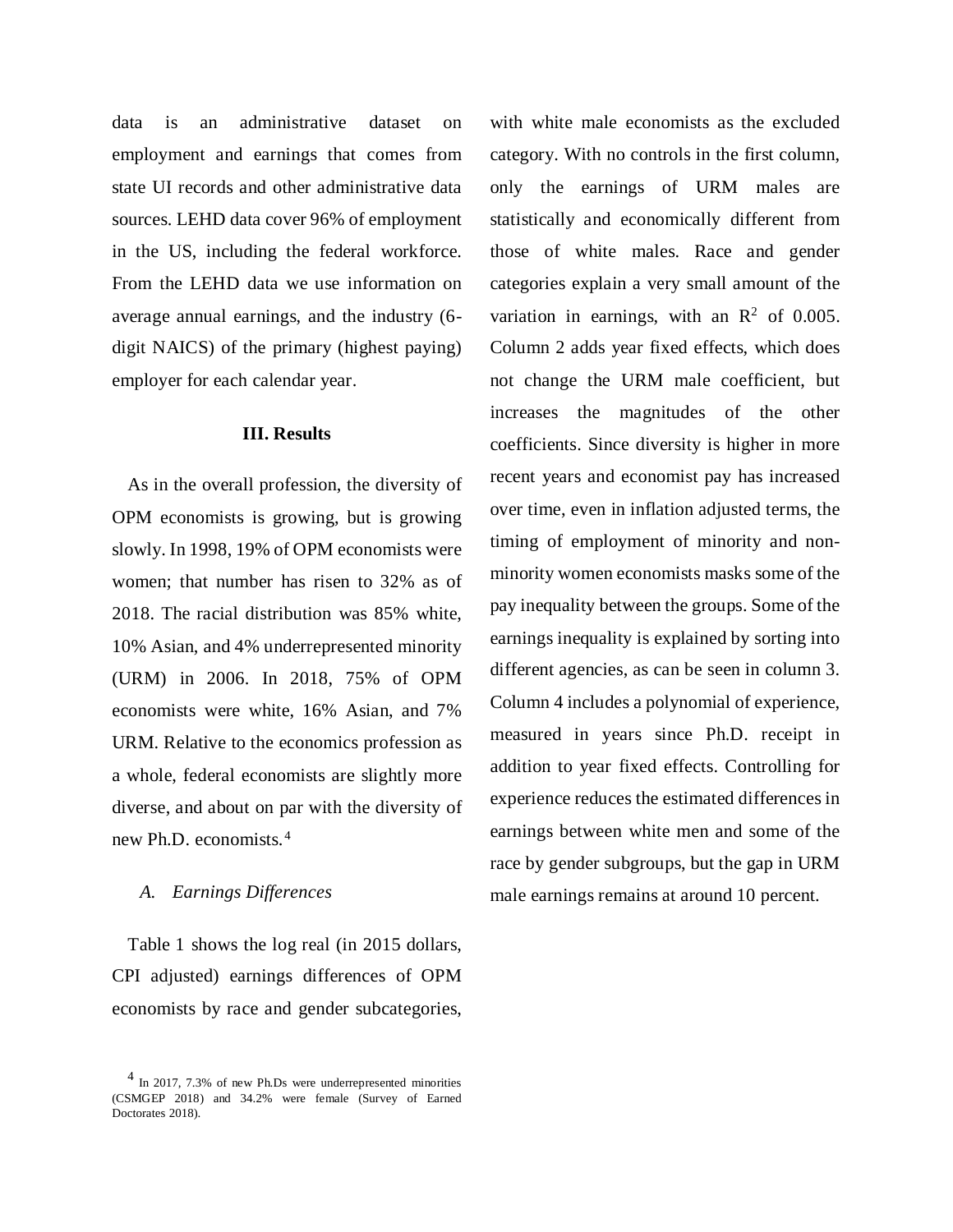#### *B. Job-to-Job Flows Into and Out of OPM*

Using the LEHD database, we can match economists in OPM to their employment and earnings pre- and post- OPM. This analysis sheds some light on whether pay norms in the federal government result in smaller earnings gaps for federal economists. Our pre-OPM sample includes economists who have LEHD earnings after Ph.D. receipt and before starting in OPM. Approximately one-third of our OPM economists have some post-PhD employment before joining the federal government.

Our post-OPM sample includes all economists that we observe with UI earnings after leaving OPM employment. Despite the federal government's reputation for low turnover, about one-fourth of our OPM economists leave federal government for outside opportunities. Of those who moved to a new employer within a year of leaving federal government, 35% moved to academia and the other 65% moved to the private sector or other public sector employment. A slightly higher percentage of white men moved from OPM into academia (37%) relative to other groups.

Figure 1 shows three specifications for each of the pre-OPM, OPM, and post-OPM sample periods. The first shows the baseline differences in log real earnings between subgroups with no other controls. The second includes controls year and agency/industry

fixed effects (column 3 of Table 1). The third includes year fixed effects and controls for a polynomial of experience, measured in years since Ph.D. receipt. We see that the baseline differences between race by gender subgroups are much larger outside of OPM than within OPM.

Pre-OPM earnings differences for URM men remain consistently large and precise, at -40 percent across specifications. Estimates for URM women are similar, but less precise and fall more with controls for experience.

Post-OPM URM males once again appear to be disadvantaged relative to white men in most specifications, although within industry the earnings differences are lower. White women also appear to be disadvantaged relative to white men in the post-OPM period, and that effect persists even with industry and experience controls.

#### **IV. Conclusions and Future Work**

Combining micro-level personnel data from OPM with work history data from LEHD, we are able to provide a first look at the employment dynamics of federal government economists by gender and race. We find that the diversity of government economists is growing over time, both in terms of gender and race. There are differences in earnings between white male economists and other race by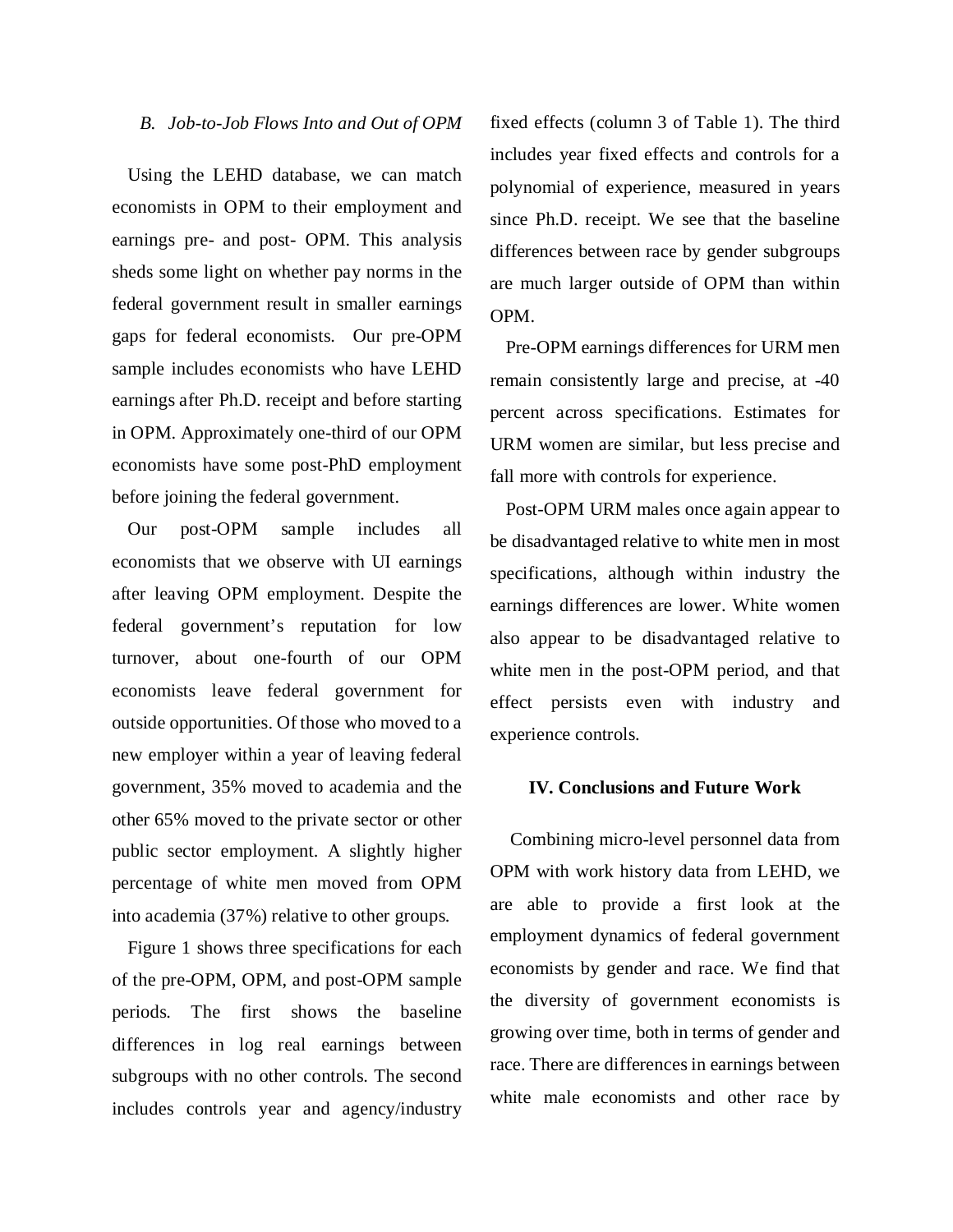gender groups, particularly for URM men. Finally, we find that the differences in earnings between race by gender groups appear to be larger for non-OPM employment.

In future work using this data we plan to further examine differences in degree of managerial duties and across agencies (e.g. whether they are more research or regulatory focused).

We have seen that industry is becoming an increasingly important sector for economists. In future work, we hope to expand our analysis to all sectors of the economy using micro-level data in the Survey of Earned Doctorates (SED). By linking the SED to LEHD (again, through PIKs), we will be able to conduct empirical exercises following the employment trajectory for all Ph.D. economists who earned degrees in U.S. and work in jobs covered by LEHD.

It is our hope that this descriptive work and the underlying databases can be used to better understand the complete picture of the state of diversity in the economics profession.

#### REFERENCES

AEA Committee on Equity, Diversity, and Professional Conduct. 2019. "AEA Professional Climate Survey: Final Report". https://www.aeaweb.org/resources/memberdocs/final-climate-survey-results-sept-2019

- Bayer, Amanda, and Cecilia Elena Rouse. 2016. "Diversity in the economics profession: A new attack on an old problem." *Journal of Economic Perspectives* 30(4), 221-42.
- CSMGEP. 2018. "Report of the Committee on the Status of Minority Groups in the Economics Profession (CSMGEP)". December. https://www.aeaweb.org/content/ file?id=9030
- CSWEP. 2018. "The 2018 Report of the Committee on the Status of Women in the Economics Profession". December. https:// www.aeaweb.org/content/file?id=9270
- Hengel, Erin. 2017. "Publishing While Female: Are Women Held to Higher Standards? Evidence from Peer Review" *Cambridge Working Papers in Economics*. University of Cambridge. https://ideas.repec.org/p/cam/ camdae/1753.html
- Lundberg, Shelly, and Jenna Stearns. 2019. "Women in Economics: Stalled Progress," *Journal of Economic Perspectives*. 33(1), 3- 22.
- NCSES. 2018, 2013. Statistical Tables for the Survey of Earned Doctorates. https:// www.nsf.gov/statistics/srvydoctorates/
- Stevenson, Betsey, and Hanna Zlotnik. 2018. "Representations of men and women in introductory economics textbooks." In *AEA Papers and Proceedings*, 108, 180-85.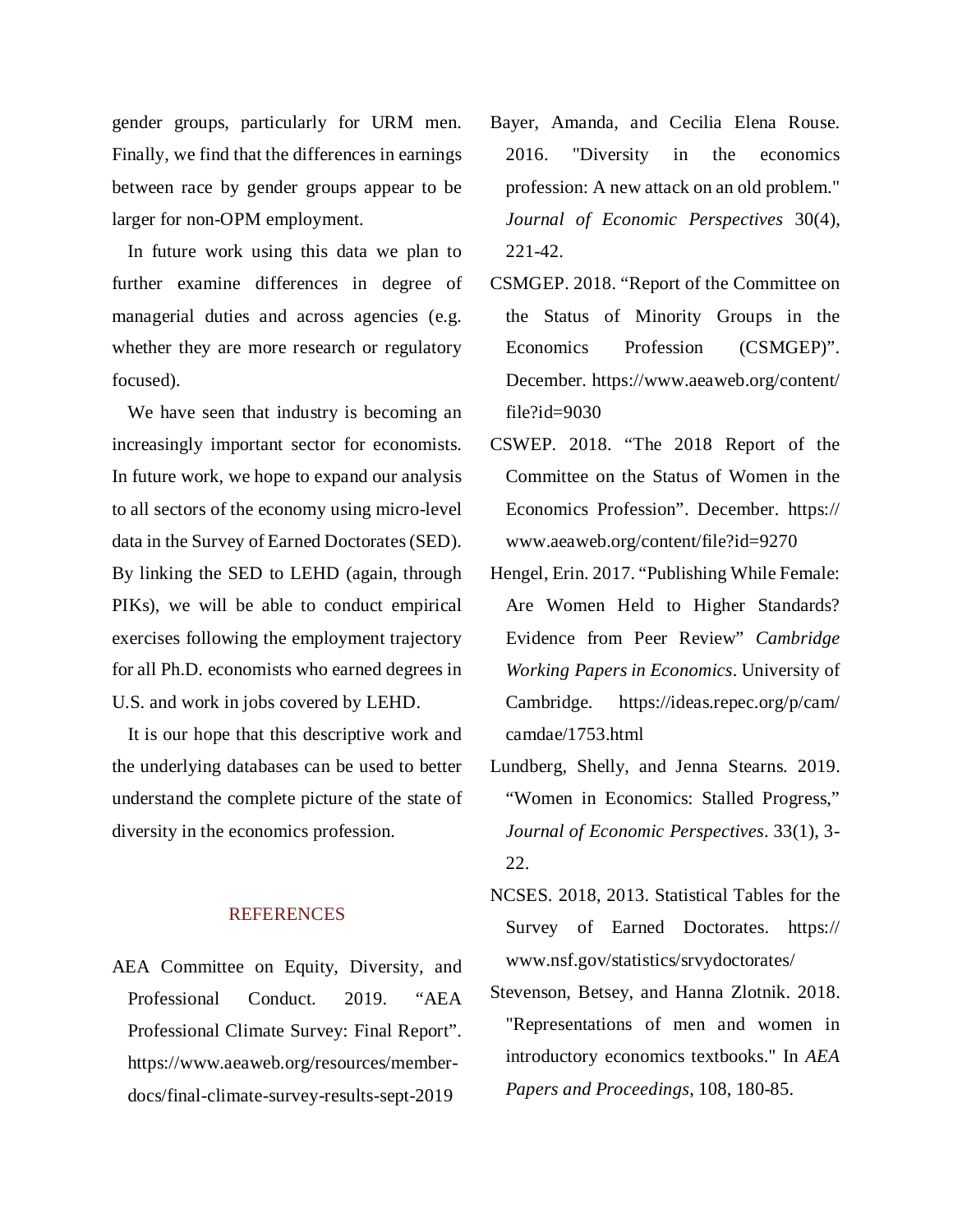- Vilhuber, Lars. 2019. "LEHD Infrastructure S2014 files in the FSRDC." CES Working Papers, 18-27.
- Wessel, David, Louise Sheiner, and Michael Ng. 2019. "Gender and Racial Diversity of Federal Government Economists," *Hutchins Center Report,* September. https:// www.brookings.edu/research/gender-andracial-diversity/